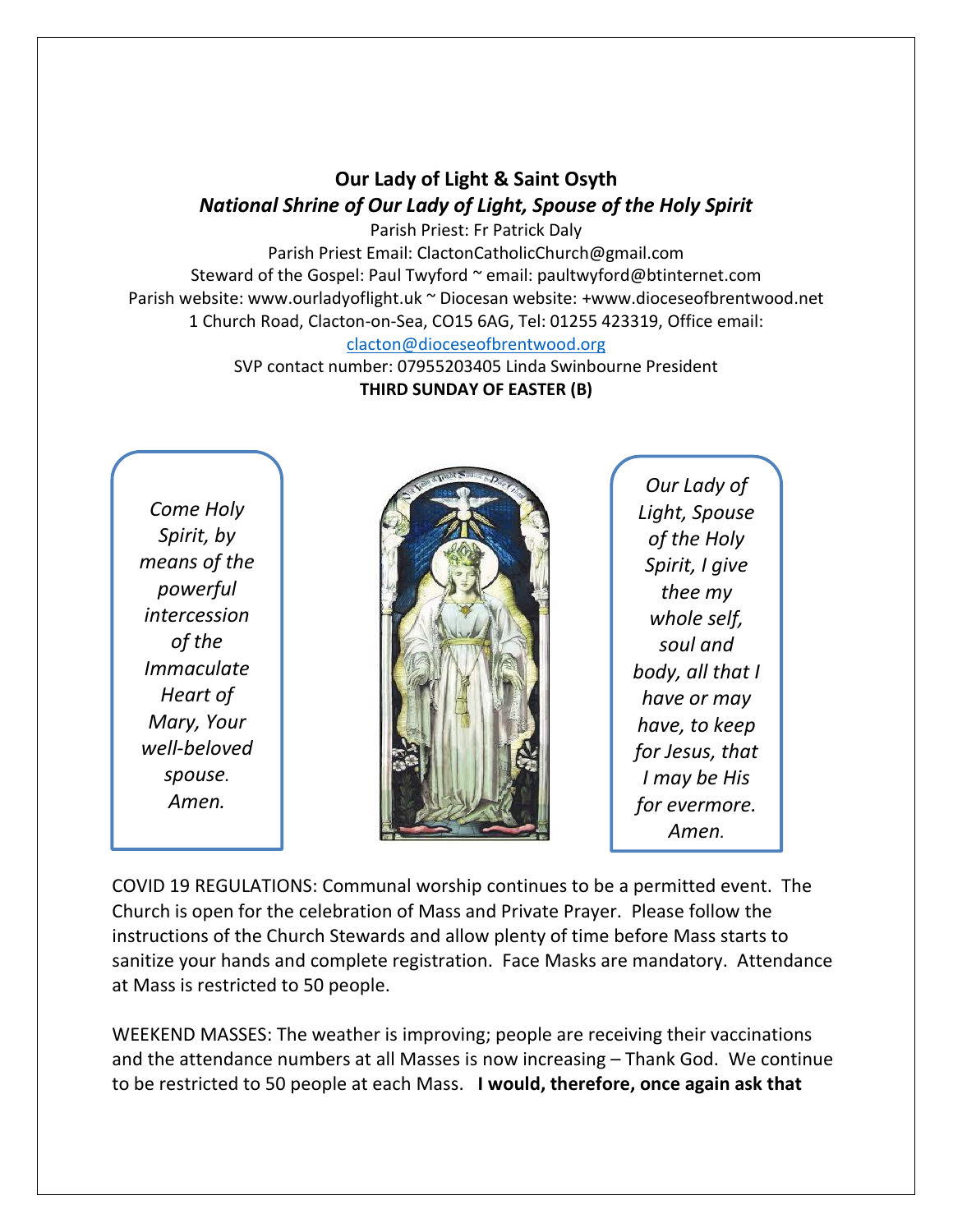**those who are able to attend Mass in the week should refrain from attending Mass at the weekends to allow others the opportunity.** Thank you for your co-operation. Fr Patrick.

OFFERTORY COLLECTION / DONATIONS: Offerings can be placed in one of the orange buckets, but I would request wherever possible, all offerings are made electronically by standing order or via the donation button on the website. This will reduce the level of risk to our collection counters and those who will need to visit the bank. The bank details are: **Bank Title: Catholic Church Clacton-on-Sea, Sort Code 401322, Account Number: 41020463.** Members of the gift-aid scheme should quote their name and gift aid number in the Reference. Funds received last week:

Electronic Offerings £825.00 of which £685.00 was gift aided.

Collection Offerings £189.30 of which £79.30 was gift aided.

Thank you for your generosity, for Gift Aiding your offerings, and for your support of the parish. Fr Patrick.

HOLY PLACES COLLECTION: Total received £335.98 of which £124.00 was gift aided.

GIFT-AID ENVELOPES: New Tax year boxes for collection at back of Church. If your number was 51 to 91, you will have a new number between 1 and 50. Second collection envelopes are available for those paying by standing order. They need to write their number on each envelope.

## LUKE 24:35-48

Today we celebrate the Third Sunday of Easter. The season of Easter commences with the Easter Vigil and extends for a fifty-day period concluding with Pentecost Sunday: the birth of the Church. During this period, we focus in a special way on the Resurrection of Our Lord Jesus Christ.

In the Gospel from Luke, Jesus appears to His disciples and eats a meal with them. Jesus shows them the marks of His crucifixion on His hands and feet. He invites the disciples to touch Him. He sits down and eats grilled fish with them. Jesus is not a ghost but is physically with them in soul and body. Jesus's body is real but perfected following His Resurrection. He can eat and be touched but He is no longer subject to pain or death. Christ goes where we are to follow. We are human and are, therefore, both soul and body. We are not angels or spirits. At our Resurrection, we will be raised in both body and soul. Our bodies will be perfected and no longer subject to pain, illness, or death. The effects of sin will be completely removed from our eternal lives. We will receive through grace what Jesus Christ possesses through nature. This is the Good News. This is our promise of eternal life. In the Holy Mass, we have a taste of eternity given to us in the Holy Eucharist: The Body and Blood of Our Lord Jesus Christ. In the words of St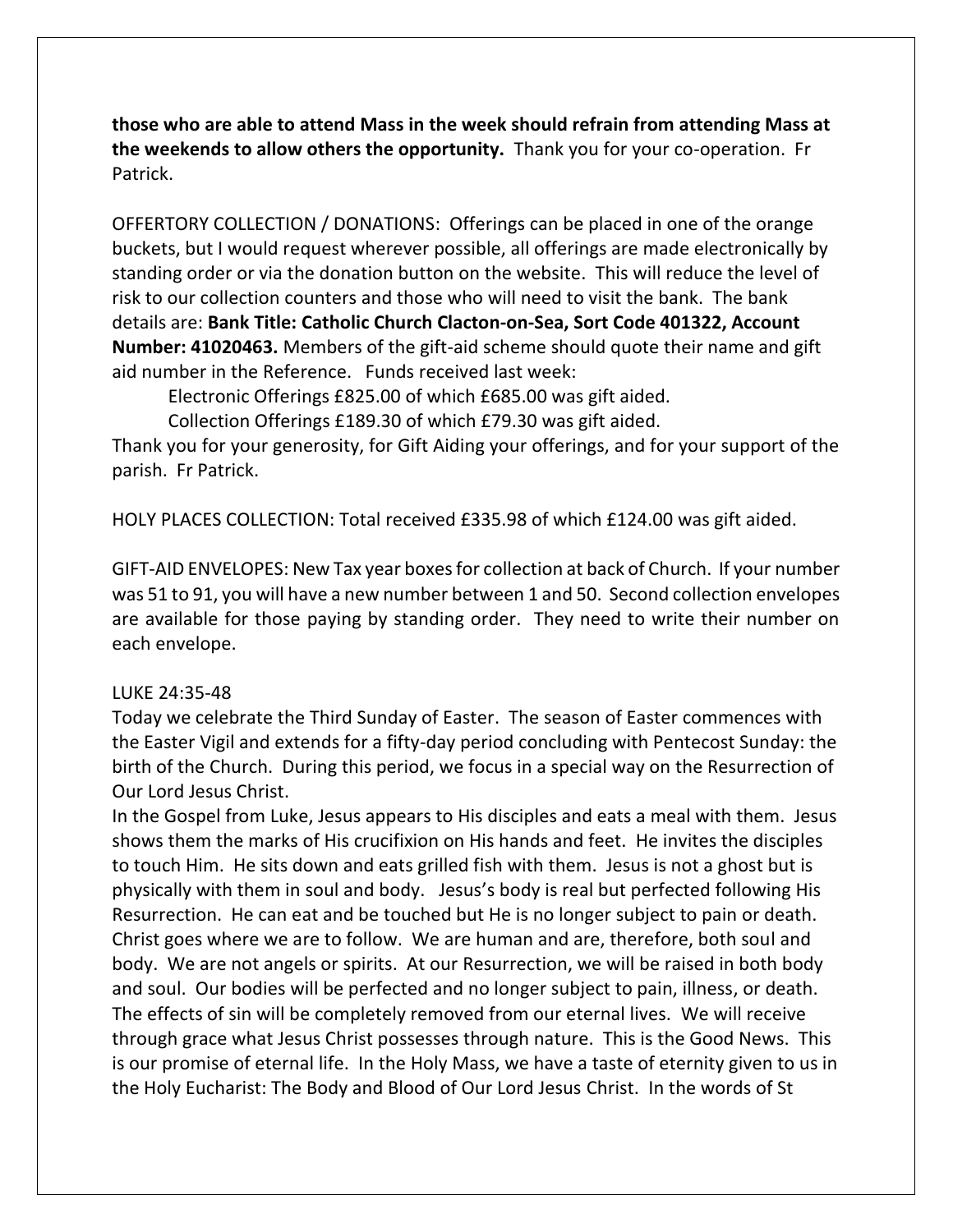Cyprian: 'let the hand that took hold of the body of the Lord embrace the Lord Himself, and so gain from the Lord the future prize of a heavenly crown'.

FUNERALS: The following funerals are taking place next week: Wednesday 21<sup>st</sup> April: Gladys Jones Dec'd Friday 23rd April: Lawrence Lucas Dec'd Please pray for the repose of their souls and for the support of their grieving families.

PARISH REGISTRATIONS: The current record of parishioners is out of date. I would, therefore, ask that all parishioners complete and return a Parish Registration Form. The forms are available at the back of the church and can also be downloaded from our website:<https://ourladyoflight.uk/>

| Saturday 17 <sup>th</sup> April  | 9.30 am.              | MASS: Alan Chaytor-Grubb<br>Intentions. |
|----------------------------------|-----------------------|-----------------------------------------|
|                                  |                       | Nicola.                                 |
| Saturday 17 <sup>th</sup> April  | 11.00 am to 12.00 am. | <b>SACRAMENT OF</b>                     |
|                                  |                       | <b>RECONCILIATION:</b>                  |
|                                  |                       | Confessions will be heard in            |
|                                  |                       | the Sacristy. Please tell the           |
|                                  |                       | Steward that you wish to go             |
|                                  |                       | to confession.                          |
| Saturday 17 <sup>th</sup> April  | 11.00 am to 1.00 pm.  | Church is open for private              |
|                                  |                       | prayer with Exposition of the           |
|                                  |                       | <b>Blessed Sacrament.</b>               |
| Saturday 17 <sup>th</sup> April  | 6.00 pm.              | MASS: Mary Bojanczyk RIP.               |
| Vigil Mass of the Third          |                       | Matthew & Elaine Todd.                  |
| Sunday of Easter (B)             |                       |                                         |
| Sunday 18 <sup>th</sup> April    | 8.30 am.              | MASS: Antoni & Matylda                  |
| Third Sunday of Easter (B)       |                       | Delikator RIP.                          |
|                                  |                       | Family.                                 |
| Sunday 18 <sup>th</sup> April    | 10.30 am.             | <b>MASS: Tina Killen RIP</b>            |
|                                  |                       | Lee Family                              |
| Wednesday 21 <sup>st</sup> April | 9.30 am.              | <b>MASS: John Trime Intentions</b>      |
|                                  |                       | Nicola                                  |
|                                  |                       |                                         |
|                                  |                       |                                         |

## **THE FOLLOWING MASSES WILL BE OPEN TO A MAXIMUM OF 50 PEOPLE IN THE CHURCH.**